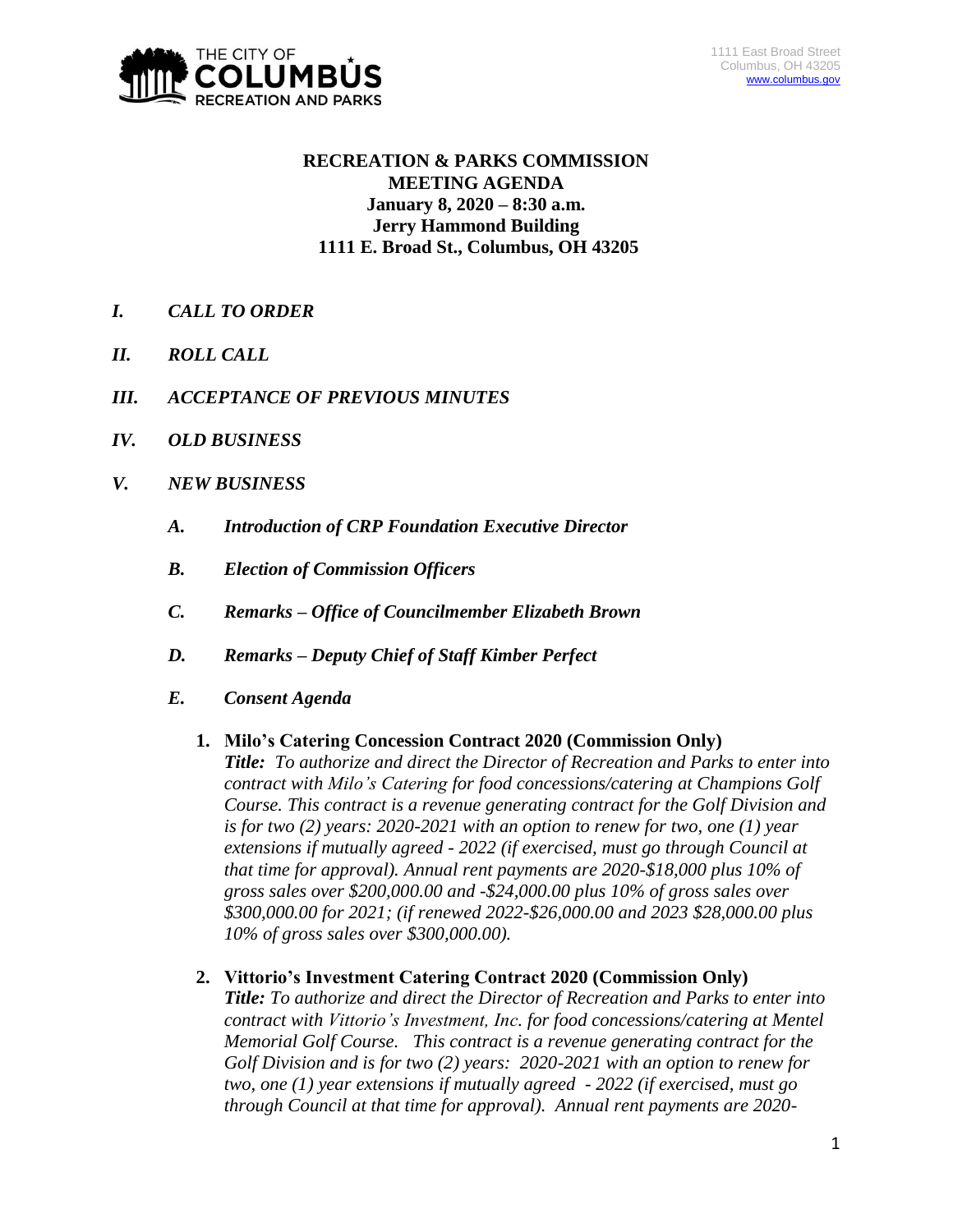

*2021-\$42,000.00 plus 10% of gross sales over \$165,000.00 for 2020 and \$43,000.00 plus 10% of gross sales over \$165,000.00 for 2021; (if renewed 2022- \$45,500.00 and 2023 \$47,500.00 plus 10% of gross sales over \$175,000.00).*

# **3. Ruthfield Enterprise Catering Contract 2020 (Commission Only)**

*Title: To authorize and direct the Director of Recreation and Parks to enter into contract with Ruthfield Enterprises for food concessions/catering at the Airport Golf Course. This contract is a revenue generating contract for the Golf Division and is for two (2) years: 2020-2021 with an option to renew for two, one (1) year extensions if mutually agreed - 2022 (if exercised, must go through Council at that time for approval). Annual rent payments are 2020-2021- \$40,000.00 plus 10% of gross sales over \$150,000.00; (if renewed 2022- \$42,500.00 and 2023 \$45,000.00 plus 10% of gross sales over \$150,000.00).*

## **4. Golf Riding Carts 2020 (0037-2020)**

*Title: To authorize and direct the Director of the Recreation and Parks Department to renew/extend the contract for one year for lease-purchase payments of the golf riding cars with PNC Equipment Finance, LLC; to authorize the expenditure of \$311,850.00 from the Recreation and Parks Operation Fund; and to declare an emergency. (\$311,850.00).*

### *F. Administration Agenda*

### **5. Sills Park Renaming – Sammons Park (Commission Only)**

*Title: To authorize and direct the Director of the Recreation and Parks Department to officially change the name of Sills Park, located at 2877 Groveport Rd., Columbus, Ohio, 43207, to the requested 'Sammons Park", supporting the Parks Naming Policy application to rename Sill Park after the deceased (passed in 2018), Richard Sammons.* 

### **6. Franklinton Loop Souder Avenue Stage 2 (0046-2020)**

*Title: To authorize and direct the Director of the Recreation and Parks Department to modify a contract with GPD Group (Ord. 1280-2018, June, 2018) to provide detailed engineering services for the Franklinton Loop---Souder Avenue Connector; and to authorize the expenditure of \$726,728.14 from the Recreation and Parks Bond Fund; and to declare an emergency. (\$726,728.14)*

Bids were advertised through Vendor Services, in accordance with City Code Section 329, on January 6, 2018 and received by the Recreation and Parks Department on February 20, 2018. Bids were received from the following vendors:

| Company           | <b>Status</b> | Amount      |
|-------------------|---------------|-------------|
| 2LMN              | (MAJ)         | Design, N/A |
| Dynotec           | (MBE)         | Design, N/A |
| Korda Engineering | (MAJ)         | Design, N/A |
| <b>GPD</b> Group  | (MAJ)         | Design, N/A |
| <b>JMT</b>        | (MAJ)         | Design, N/A |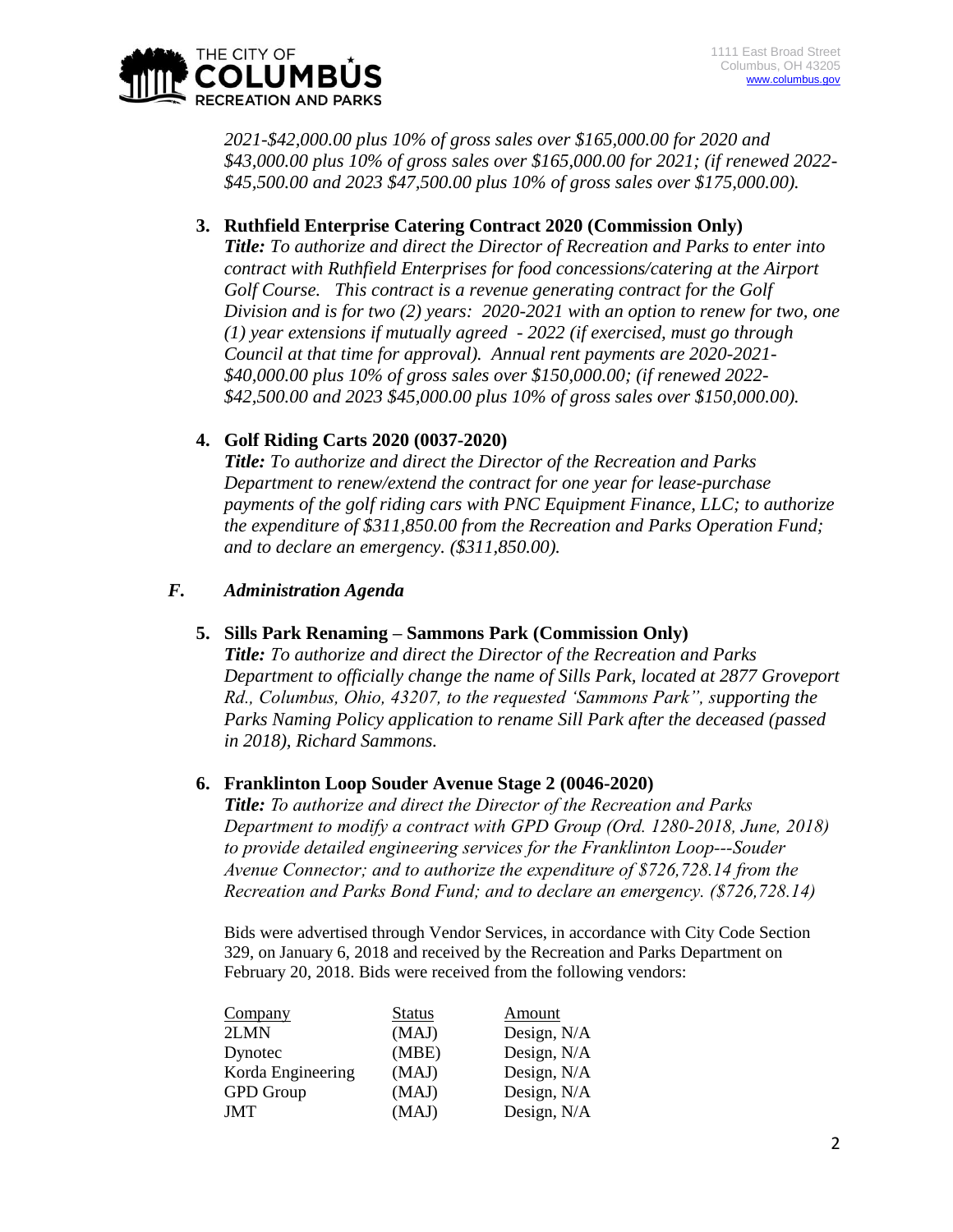

OHM (MAJ) Design, N/A

In accordance with City Code, a selection team evaluated the proposals and recommended GPD Group be selected to perform the work. The firm was chosen based on their reference projects, experience, qualifications, availability, timeline, and project approach.

# **7. Demolition Noe Bixby Road (0047-2020)**

*Title: To authorize and direct the Recreation and Parks Department Director to enter into a contract with Dilley's Excavating and Demolition to demolish a house and garage on newly acquired parkland located at 229 Noe Bixby Road; to authorize the expenditure of \$43,100.00 from the Recreation and Parks Bond Fund; and to declare an emergency. (\$43,100.00)*

Bids were advertised through Vendor Services, in accordance with City Code Section 329, on November 15, 2019 and received by the Recreation and Parks Department on December 6, 2019. Bids were received from the following vendors:

| Company                            | <b>Status</b> | Amount      |
|------------------------------------|---------------|-------------|
| Engel Excavating                   | (MAJ)         | \$46,500.00 |
| Dilley's Excavating and Demolition | (MAJ)         | \$43,100.00 |

After reviewing the proposals that were submitted, it was determine that Dilley's Excavating and Demolition was the lowest and most responsive bidder.

Dilley's Excavating and Demolition and all proposed subcontractors have met code requirements with respect to prequalification, pursuant to relevant sections of Columbus City Code Chapter 329.

# **8. Sports CIP Equipment 2019 (0048-2020)**

*Title: To authorize and direct the Finance and Management Department to purchase of various pieces of equipment for the Recreation and Parks Sports Section; to authorize the expenditure of \$83,361.76 from the Recreation and Parks Voted Bond Fund and Permanent Improvement Fund; and to declare an emergency. (\$83,361.76)*

### **ONE (1) - UTILITY TASK VEHICLE**

Bids were advertised through Vendor Services, in accordance with City Code Section 329, via RFQ013908, on October 21, 2019 and received by the Finance and Management Department on October 28, 2019. After reviewing the proposals that were submitted, it was determine that AG-Pro Ohio LLC was the lowest and most responsive bidder.

| Vendor          | <b>Manufacturer</b> /Model | <b>Bid Amount</b> |
|-----------------|----------------------------|-------------------|
| AG-Pro Ohio LLC | John Deere Gator TS        | \$7,203.79        |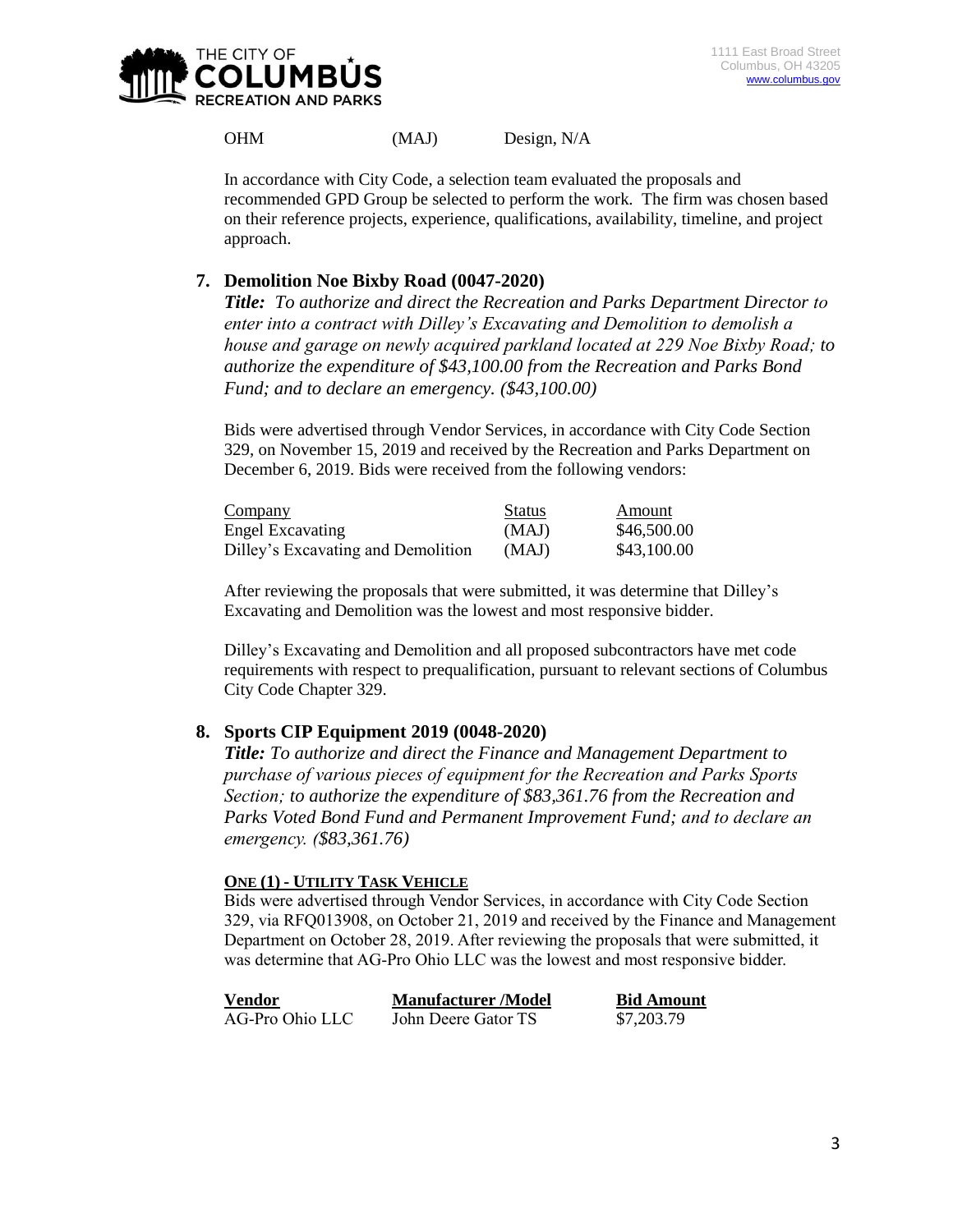

#### **ONE (1) - GROOMER**

Bids were advertised through Vendor Services, in accordance with City Code Section 329, via RFQ013919, on October 21, 2019 and received by the Finance and Management Department on October 29, 2019. After reviewing the proposals that were submitted, it was determine that Baker Vehicle was the lowest and most responsive bidder.

| Vendor        | <b>Manufacturer</b> /Model | <b>Bid Amount</b> |
|---------------|----------------------------|-------------------|
| Baker Vehicle | Redexim Verti-Come 4000    | \$10,580.00       |

#### **TWO (2) - SPORTS FIELD STRIPERS**

Bids were advertised through Vendor Services, in accordance with City Code Section 329, via RFQ014173 on November 8, 2019 and received by the Finance and Management Department on November 15, 2019. RFQ014401 was posted shortly after, when it was determined that two stripers were needed, on November 8, 2019 and received by the Finance and Management Department on December 6, 2019. After reviewing the proposals that were submitted, it was determined that Holzberg Communications Inc. was the lowest and most responsive bidder for both RFQ's.

| Vendor                             | <b>Manufacturer/Model</b> | <b>Bid Amount</b> |
|------------------------------------|---------------------------|-------------------|
| Pioneering Manufacturing Co., Inc. | Brite Striper #3500       | \$5.121.49        |
| Pioneering Manufacturing Co., Inc. | Brite Striper #3500       | \$5,121.50        |

#### **TWO (2) - SPORTS FIELD MOWERS**

Bids were advertised through Vendor Services, in accordance with City Code Section 329, via RFQ014177, on November 8, 2019 and received by the Finance and Management Department on November 20, 2019. After reviewing the proposals that were submitted, it was determine that Century Equipment Inc. was the lowest and most responsive bidder.

| Vendor                 | <b>Manufacturer</b> /Model | <b>Bid Amount</b> |
|------------------------|----------------------------|-------------------|
| Century Equipment Inc. | Toro GMI200                | \$46,584.98       |

#### **ONE (1) - TRAILER**

Bids were advertised through Vendor Services, in accordance with City Code Section 329, via RFQ014121 on November 5, 2019 and received by the Finance and Management Department on November 12, 2019. After reviewing the proposals that were submitted, it was determine that National Truck and Equipment Sales was the lowest and most responsive bidder.

| <b>Vendor</b>                      | <b>Manufacturer</b> /Model | <b>Bid Amount</b> |
|------------------------------------|----------------------------|-------------------|
| National Truck and Equipment Sales | Cam Superline Trailer      | \$8,750.00        |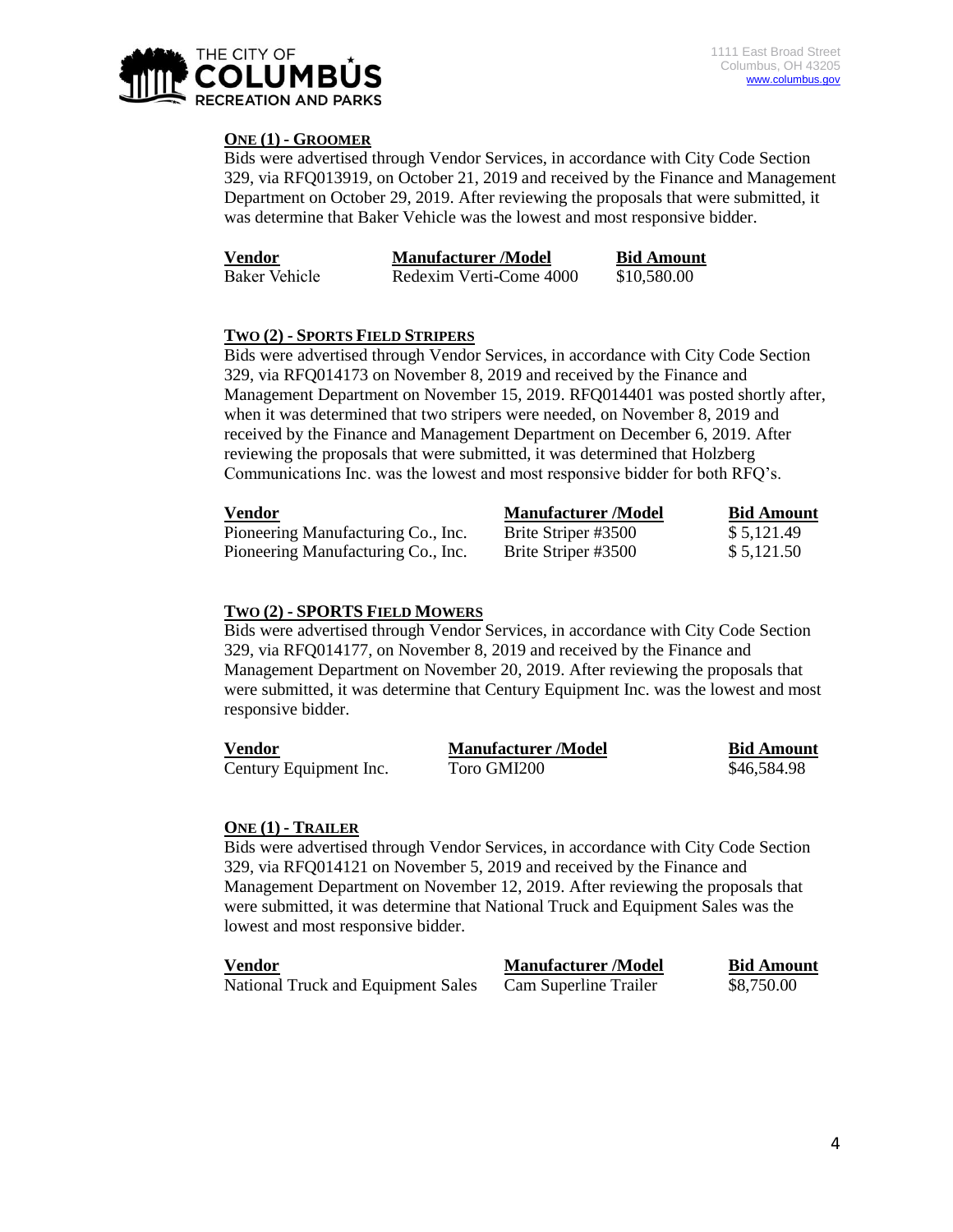

**9. CDCFC Lease Agreement at Barnett Community Center (0050-2020)** *Title: To authorize and direct the Recreation and Parks Department Director to enter into a lease agreement with The Child Development Council of Franklin County (Hereinafter "CDCFC") for the continued operation of their Head Start, Early Head Start, and Child Care services within the Barnett Community Center; and to declare an emergency.*

# **10. Street Trees Spring 2020 (0055-2020)**

*Title: To authorize and direct the Recreation and Parks Department Director to enter into contract with Greenscapes Landscape Company for the installation of 625 street trees throughout the City of Columbus; to authorize the expenditure of \$200,250.00 from the Recreation and Parks Bond Fund; and to declare an emergency. (\$200,250.00)*

Bids were advertised through Vendor Services, in accordance with City Code Section 329, on October 21, 2019 and received by the Recreation and Parks Department on November 5, 2019. Bids were received from the following vendors:

| Company               | <b>Status</b> | Amount       |
|-----------------------|---------------|--------------|
| Greenscapes Landscape | (MAJ)         | \$181,250.00 |

After reviewing the proposals that were submitted, it was determine that Greenscapes Landscape was the lowest and most responsive bidder.

Greenscapes Landscape and all proposed subcontractors have met code requirements with respect to prequalification, pursuant to relevant sections of Columbus City Code Chapter 329.

### **11. Livingston Ave. Street Trees Spring 2020 (0056-2020)**

*Title: To authorize and direct the Recreation and Parks Department Director to enter into contract with Custom Landscape Contractors for the installation of 24 street trees in Planning Area 22, E. Livingston Ave.; to authorize the expenditure of \$7,688.50 from the Recreation and Parks Bond Fund; and to declare an emergency. (\$7,688.50)*

Bids were advertised through Vendor Services, in accordance with City Code Section 329, on October 21, 2019 and received by the Recreation and Parks Department on November 5, 2019. Bids were received from the following vendors:

| Company                 | <b>Status</b> | Amount     |
|-------------------------|---------------|------------|
| <b>Custom Landscape</b> | (MAJ)         | \$6,688.50 |

After reviewing the proposals that were submitted, it was determine that Custom Landscape was the lowest and most responsive bidder.

Custom Landscape and all proposed subcontractors have met code requirements with respect to prequalification, pursuant to relevant sections of Columbus City Code Chapter 329.